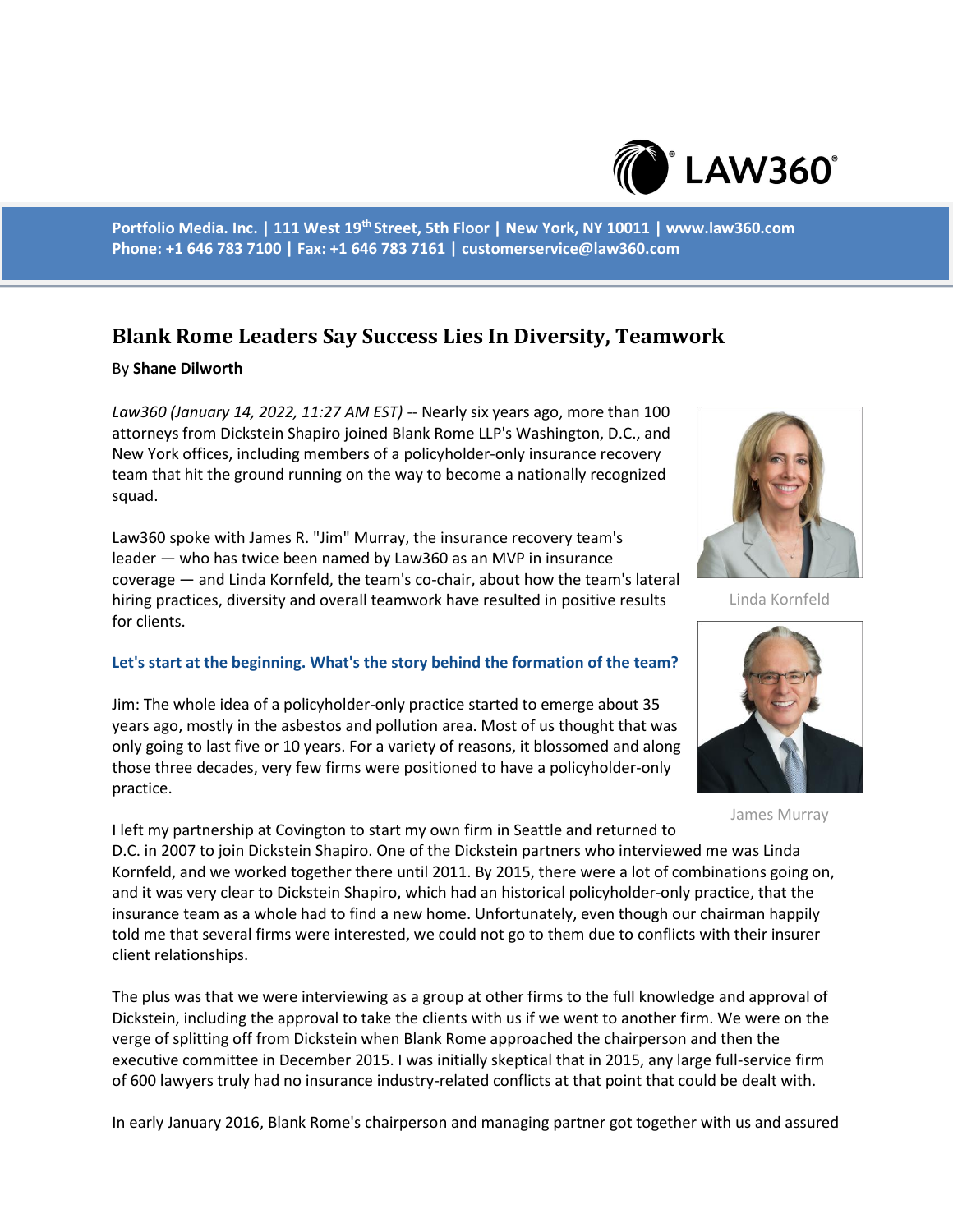us that they had been looking for the practice and that they didn't want to take just one or two people. We were assured that the firm had been largely neutral regarding insurance coverage matters over the years. So by February 2016, Dickstein Shapiro had 100 lawyers joining Blank Rome, including about 13 of us in the coverage group. We were assured that we would never be confronted with an insurance industry-related conflict of interest and Blank Rome's commitment in that regard has been religiously adhered to. This firm has been absolutely sacred in that commitment, and it's really been something for us.

## **What was the next step for the team after the firms combined?**

Jim: The next most important thing was building laterally, which to us means going out and finding old friends and old acquaintances who are at different places now. My first goal when I came over was to meet with Linda and to recruit her back to our firm like she had done with me a decade earlier. That was successful, and we continued to build our practice.

Strategically, it was very important for us to hire some of the best women in the country. In addition to Linda, we've taken in 19 other attorneys into the group since we joined Blank Rome, 17 of those attorneys are women. We've been very happy with that. We also haven't taken in a partner among the 30 or so people we have in the group now that doesn't have at least one degree of Kevin Bacon connection with one of us.

Linda: I think an important point about this group is that we are old friends and former partners from different firms. This group is so cohesive, and we're all so close because we've all known and practiced law with each other for so many years. When you bring a group together like this, and aren't going into a marketplace and hiring strangers, it's like adding to a family. In many instances, we have known each other for most of our practicing years, so it's really special that we're not just work colleagues, we really are like family.

## **What do you think are the keys to the team's success?**

Jim: You don't become successful solely because you are close friends. Everybody shares a passion and a desire to not only be insurance coverage litigators every day of the week, but to do it on a national and international scale, on a premier scale. Our attorneys want to be competitive, and that was and is our goal. All of our folks have a national perspective, and it was very important to us to have a national practice, which means having offices in at least L.A., D.C., New York and Chicago, which we happily have just done. We have a vision of a national practice, and that is more than just sticking a bunch of offices together. Our practice group coordinates entirely as a practice; the firm allows us to run it as a practice.

Linda: Over the years, we have had the opportunity to practice at different firms and be part of different groups. I think this group is so successful because we all have these real relationships with each other and because we're always talking to each other.

We deal with really complicated issues on a regular basis, and we're always brainstorming about issues, talking about the issues and helping each other think through strategy and approach. And this includes our junior attorneys. They learn that we have this collaborative and communicative culture early in their journey at the firm, and embrace it as they advance within the group. So I think having these relationships causes us to be completely comfortable just reaching out on any given day to say, hey, you know, this is an important issue, I want to talk about it. We have great success in our cases, I think, in part because we talk to each other.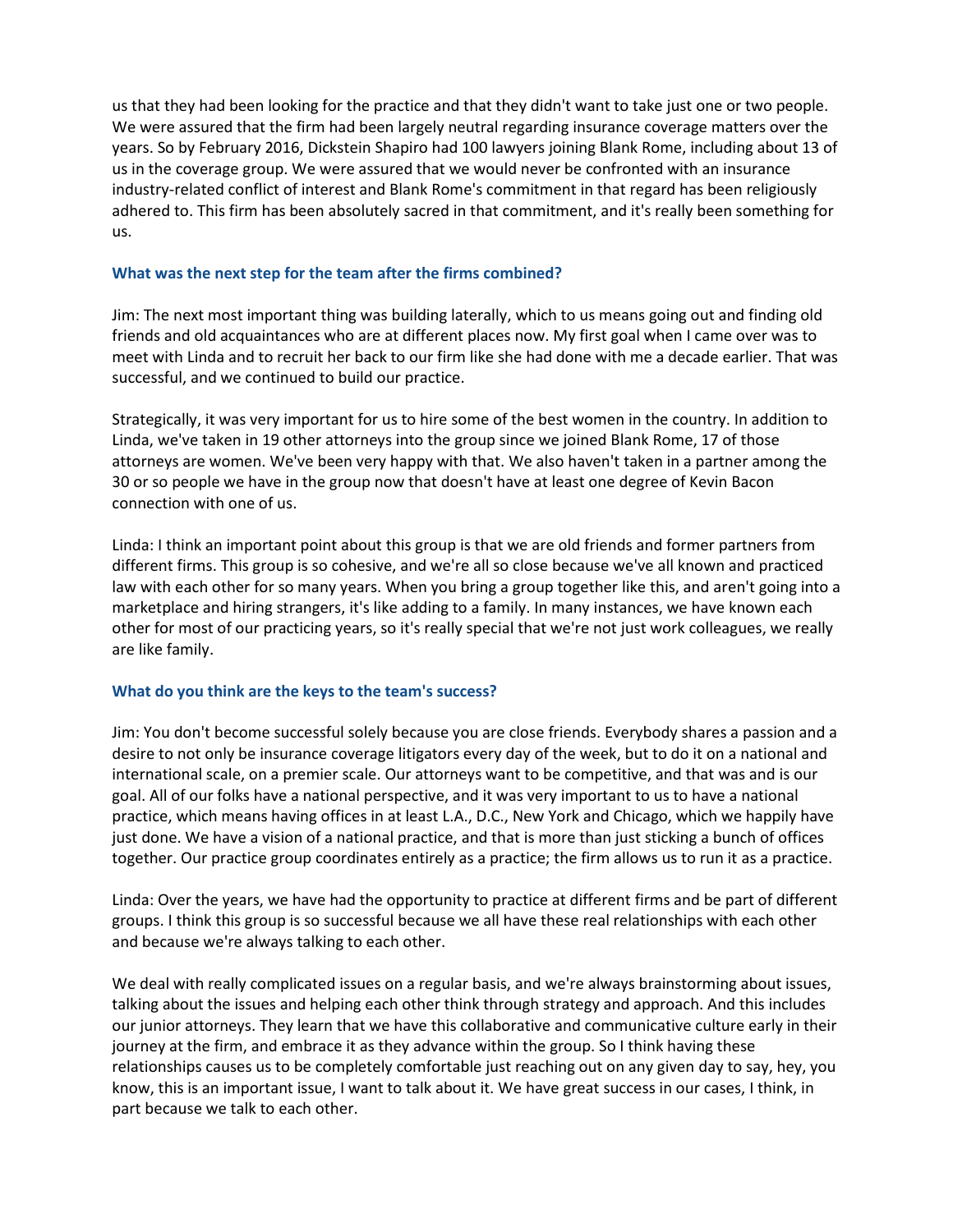#### **What's the team's philosophy? How do you approach a case?**

Jim: That's a great question. Blank Rome probably is more defense-oriented overall, but our group's approach, if you will, is like a little plaintiff's boutique practice within a larger firm. That means we are aggressive in the sense that we want an early trial date, we want limited discovery, and we want things to move. We don't want a lot of discovery battles over privilege.

Give up the little things and keep your eye on the ball. So, to that extent, we think like a small boutique does. You don't want the overhead, and you don't want the problems that go with just running the case for the sake of running the case, you want to get to the merits. Often that produces a settlement.

Linda: Substantively, the insurance recovery practice area is ever-evolving. We are dealing with new and not-yet-charted issues all the time. Our perspective and approach includes talking to each other when new issues come up, and figuring out who the right person is to respond and formulate a strategy for the client, as opposed to living in silos where the person who responds is always only the person who got the phone call. We all have such varied backgrounds and when we're presented with a unique coverage issue we think about which of our many brains should be put together to figure out the best strategy to respond.

#### **What do you think have been the team's top three accomplishments?**

Jim: I think the immediate entry into the top three or four firms in this area, within six months of coming to Blank Rome was one of those accomplishments. And that was strategic, and it was a lot of careful work. There's a lot of high-quality stuff that went into it. D.C. is a very competitive market, and I think it was in the first year that we got the D.C. Firm of the Year from National Law Journal, so that's number one. Number two, is keeping and building top-tier clients in a very short period of time. I also think it is a big accomplishment that in five years we have litigated in every state in the country, Guam, Puerto Rico and England.

Linda: In the world of coverage, if you say the name, "Blank Rome," everyone says it's a top-tier coverage practice. I think that's a huge accomplishment in a short period of time. Another major accomplishment that we are very proud of, and certainly this was important for me when I joined the firm, was for us to create the premier "diverse" insurance recovery practice group.

As Jim mentioned, 17 of our 19 lateral hires added to the group have been women. I mean, that's huge. Our group has more Chambers USA-ranked women partners than any coverage group at any other firm. Three of the five insurance recovery women who are ranked nationally by Chambers are at Blank Rome. I'm a co-chair of such a pre-eminent group, and I'm both a woman and LGBT. I think from a diversity perspective, we outrank the coverage groups that are out there at competitive firms. That's really significant, and we put a lot of effort into that because it's great for our firm and our clients.

## **How important is diversity and inclusion in the legal industry, and how can it make for a more successful team of litigators?**

Jim: Diversity is critical, and it's not a slogan; I mean it. The theme of the firm — and of the group, as well — is that people be encouraged to bring their whole selves to work in every aspect. I think back to when I started in the early '90s, diversity was not only not advertising it, it was hidden. To underscore Linda's point, it's going to be hard to find a group that's more naturally diverse.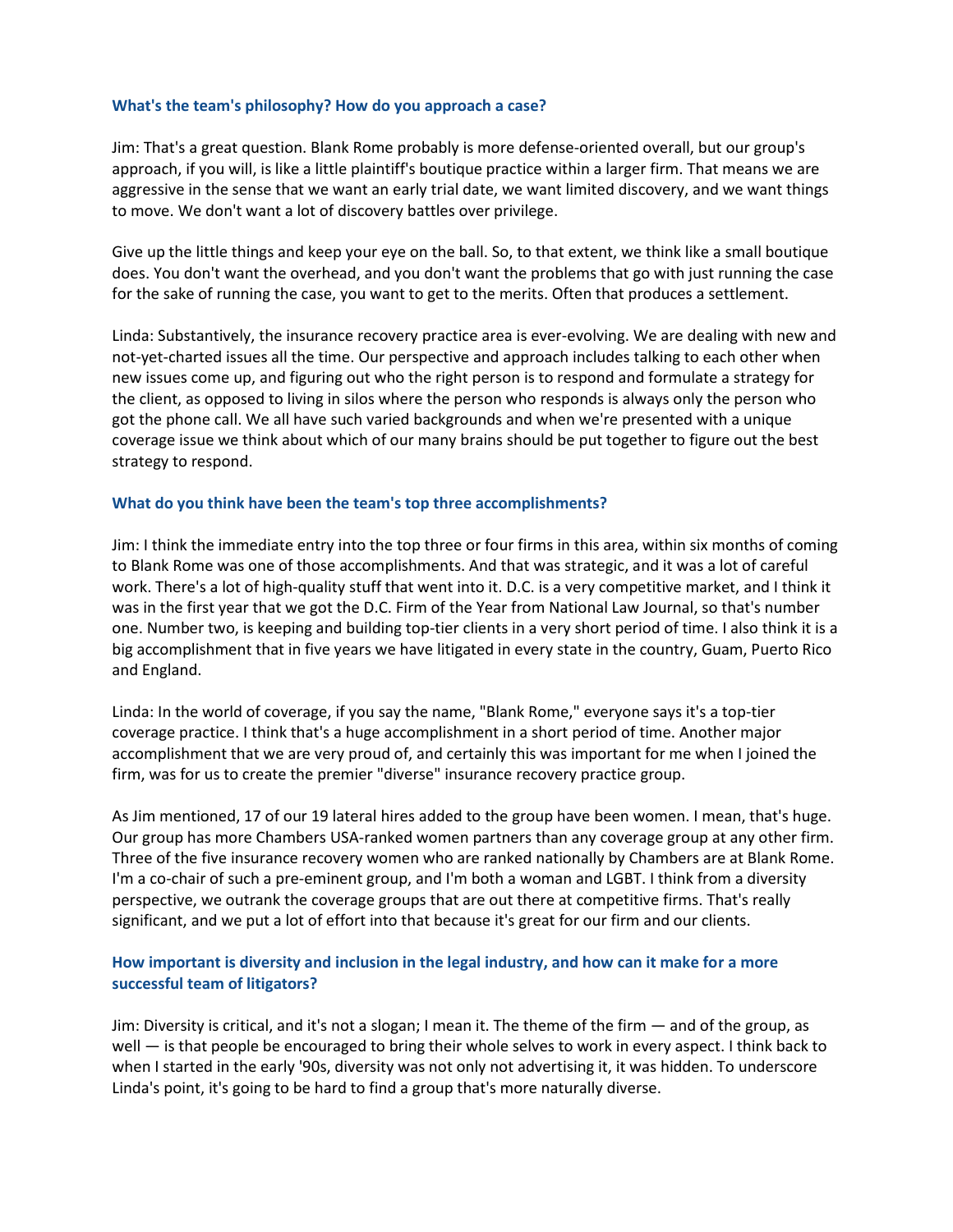Linda: I am so proud that this firm has been so accepting and excited to have the talented lawyers and professionals that it has. Whoever comes in the door and has talent is embraced, regardless of their background. I feel extremely embraced in this firm and obviously, in this group. The clients benefit if the lawyers feel comfortable, and bring their whole self to the conversation and to the work. The clients get the benefit of diverse perspectives. There's a lot more creativity that comes out of diverse thought, from diverse people, and we have it here in spades.

## **What are the biggest challenges that team has faced, and what did do you to overcome them?**

Linda: Well, it's interesting, because the pandemic happened, and suddenly, you're not in an office, sitting with people daily, interacting, and having professional engagement. Obviously, it could be a huge challenge, but I actually think that it's been great for our group.

Some of us were not excited about videoconferencing back in March 2020, and that word "Zoom" wasn't really, at least in my vernacular. But we became familiar with all the kinds of ways to see each other without being in the same room with each other. But we took that challenge, and I think the group is even closer, because we are seeing, you just hit a button, and you're in a meeting and seeing each other.

Now I'm seeing everyone, you know, wherever their camera, wherever their computer is, on a given day, you know whether it's in their living room or somewhere in their house. You get to know people better when you're having conversations with them when they're sitting at their kitchen table. And so, I feel like what could have been a huge challenge for us and separating us and keeping us apart, really brought us together and made us even closer.

Jim: I think what Linda just said is so true. We are a national group, and before the pandemic, we would have monthly meetings. With the pandemic, we actually bumped them up to weekly meetings. We wanted everybody to attend and feel connected, so we would pick one issue to talk about and give a quick report. All of a sudden, there are 30 little cameras instead of four or five.

## **What do you think is currently the biggest trend in insurance litigation?**

Jim: There's no doubt that the biggest trend is directly related to the COVID pandemic. It goes without saying that given the billions of dollars at issue for the insurance industry, it is a very contentious area that is being aggressively litigated on both sides.

There are a number of issues, but so does every case we've ever worked. I mean, we all grew up on pollution where there was a qualified pollution exclusion that said "sudden and accidental" leaks would be covered. All of us argued for more than 10 years that the word "sudden" did not have an exclusively temporal connotation; it also meant unexpected. So, we're not afraid of those battles, including COVID and coverage for COVID related business interruption.

We are litigating a number of these COVID coverage cases. Starting in March 2020, we read hundreds of policies and then carefully picked the two or three policy forms that we were going to bet on and the right carriers. We picked and are litigating about 10 big cases, one that includes the Philadelphia Eagles, where we thought we could make inroads for our clients. We're heavily occupied in that area, and remain confident that policyholders with the right policy forms and facts will ultimately win these cases, I do stress that we're just as occupied these days in other, non-COVID areas.